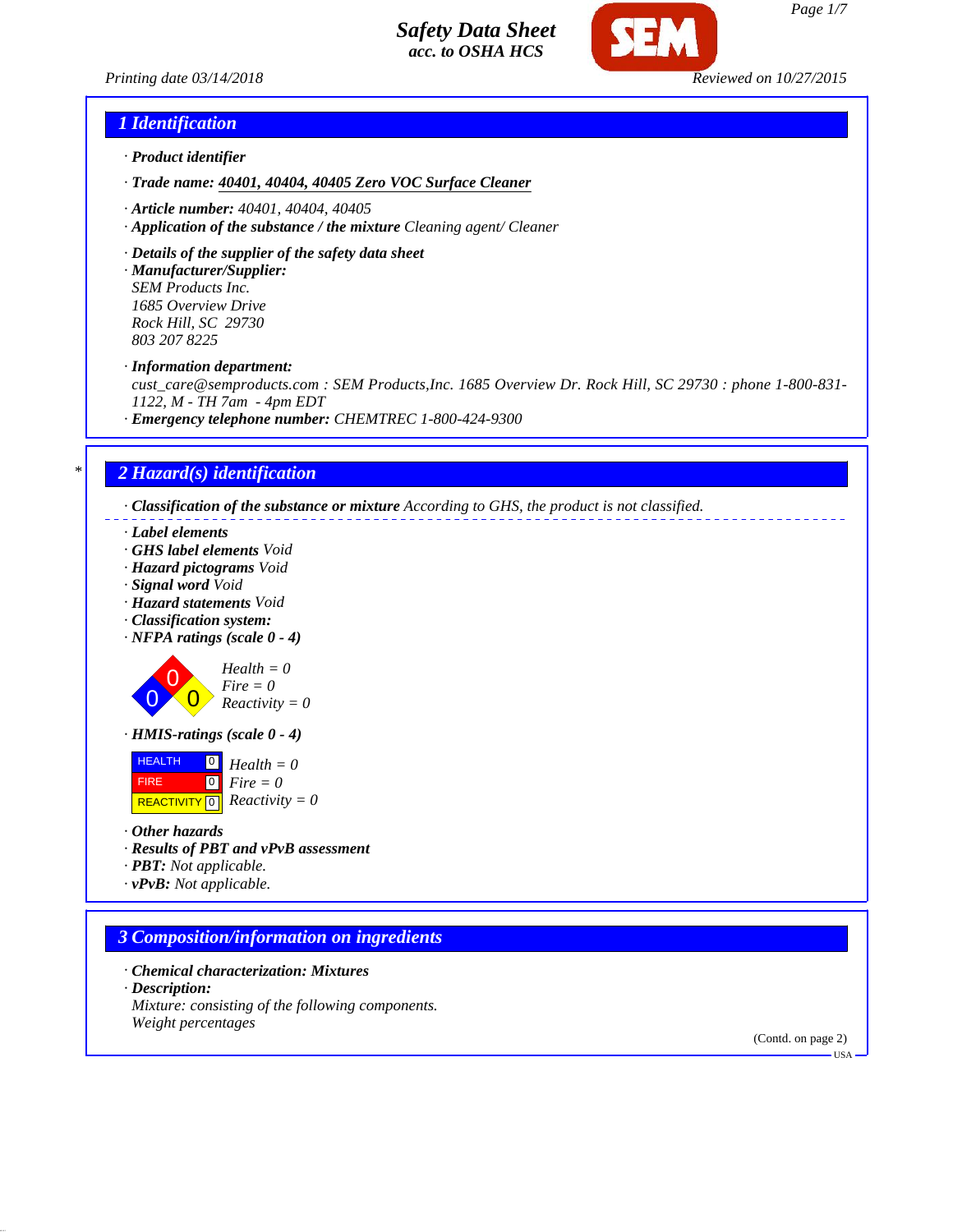*Printing date 03/14/2018 Reviewed on 10/27/2015*

#### *Trade name: 40401, 40404, 40405 Zero VOC Surface Cleaner*

(Contd. of page 1)

*· Dangerous components: Void*

#### *\* 4 First-aid measures*

- *· Description of first aid measures*
- *· General information: No special measures required.*
- *· After inhalation: Supply fresh air; consult doctor in case of complaints.*
- *· After skin contact: Generally the product does not irritate the skin.*
- *· After eye contact: Rinse opened eye for several minutes under running water.*
- *· After swallowing: If symptoms persist consult doctor.*
- *· Information for doctor:*
- *· Most important symptoms and effects, both acute and delayed No further relevant information available.*
- *· Indication of any immediate medical attention and special treatment needed*
- *No further relevant information available.*

# *5 Fire-fighting measures*

- *· Extinguishing media*
- *· Suitable extinguishing agents: Use fire fighting measures that suit the environment.*
- *· Special hazards arising from the substance or mixture No further relevant information available.*
- *· Advice for firefighters*
- *· Protective equipment: No special measures required.*

### *6 Accidental release measures*

*· Personal precautions, protective equipment and emergency procedures Not required.*

*· Environmental precautions: Do not allow to enter sewers/ surface or ground water.*

*· Methods and material for containment and cleaning up:*

- *Absorb with liquid-binding material (sand, diatomite, acid binders, universal binders, sawdust).*
- *· Reference to other sections*
- *No dangerous substances are released.*
- *See Section 7 for information on safe handling.*
- *See Section 8 for information on personal protection equipment.*
- *See Section 13 for disposal information.*

#### *· Protective Action Criteria for Chemicals*

| $\cdot$ PAC-1: |                                                              |                           |
|----------------|--------------------------------------------------------------|---------------------------|
|                | $7320-34-5$ tetrapotassium pyrophosphate                     | $61 \text{ mg/m}^3$       |
|                | $64-02-8$ tetrasodium ethylenediaminetetraacetate            | $175$ mg/m <sup>3</sup>   |
| $\cdot$ PAC-2: |                                                              |                           |
|                | 7320-34-5 tetrapotassium pyrophosphate                       | $680$ mg/m <sup>3</sup>   |
|                | $\overline{64-02-8}$ tetrasodium ethylenediaminetetraacetate | $830 \, mg/m^3$           |
| $\cdot$ PAC-3: |                                                              |                           |
|                | 7320-34-5 tetrapotassium pyrophosphate                       | $1,200$ mg/m <sup>3</sup> |
|                | 64-02-8 tetrasodium ethylenediaminetetraacetate              | $5,000$ mg/m <sup>3</sup> |
|                |                                                              | ·USA·                     |

(Contd. on page 3)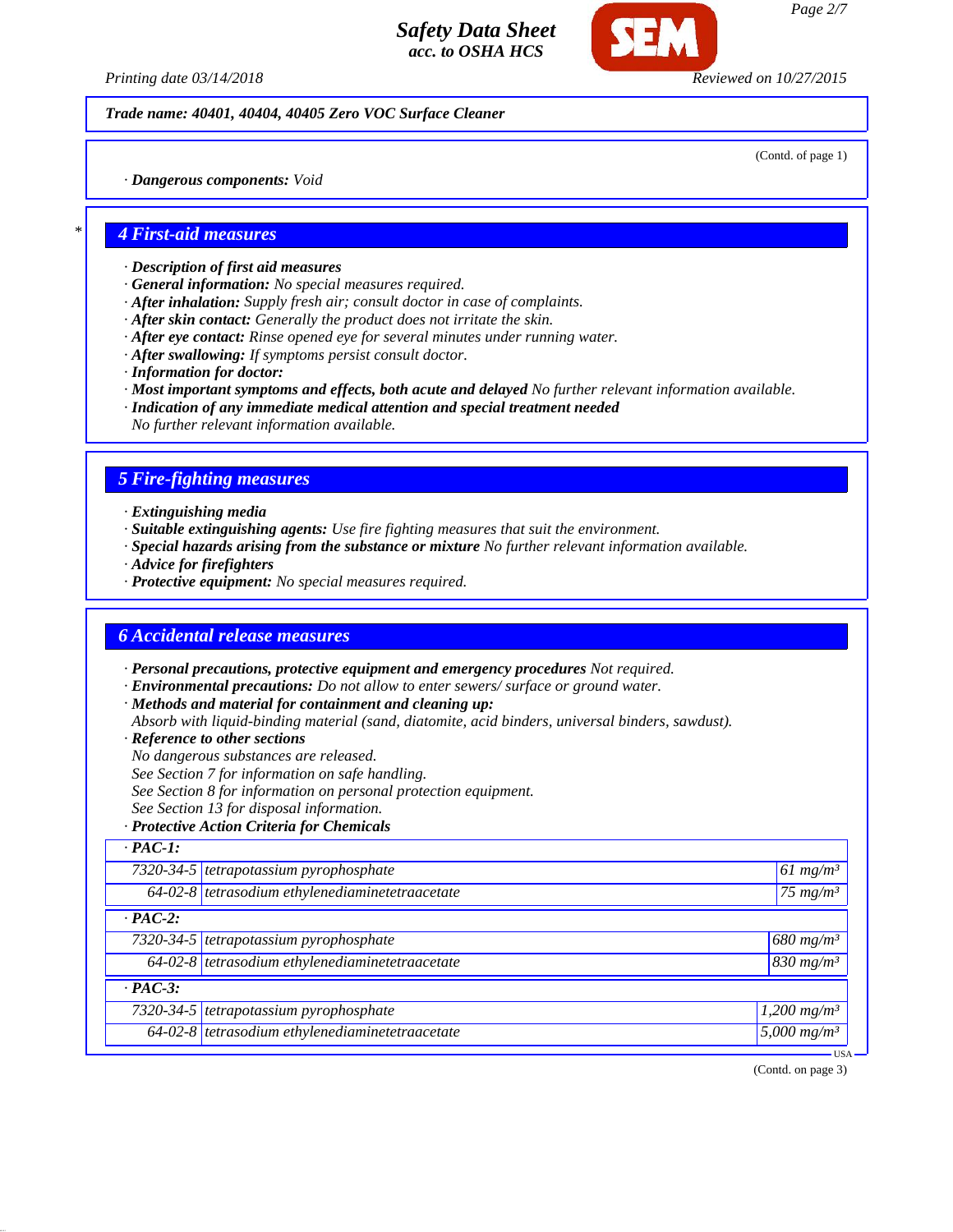

*Page 3/7*

*Printing date 03/14/2018 Reviewed on 10/27/2015*

#### *Trade name: 40401, 40404, 40405 Zero VOC Surface Cleaner*

(Contd. of page 2)

### *7 Handling and storage*

- *· Handling:*
- *· Precautions for safe handling*
- *No special measures required.*
- *· Information about protection against explosions and fires: No special measures required.*
- *· Conditions for safe storage, including any incompatibilities*
- *· Storage:*
- *· Requirements to be met by storerooms and receptacles: No special requirements.*
- *· Information about storage in one common storage facility: Not required.*
- *· Further information about storage conditions: None.*
- *· Specific end use(s) No further relevant information available.*

### *\* 8 Exposure controls/personal protection*

- *· Additional information about design of technical systems: No further data; see item 7.*
- *· Control parameters*
- *· Components with limit values that require monitoring at the workplace:*

*The product does not contain any relevant quantities of materials with critical values that have to be monitored at the workplace.*

- *· Additional information: The lists that were valid during the creation were used as basis.*
- *· Exposure controls*
- *· Personal protective equipment:*
- *· General protective and hygienic measures:*
- *The usual precautionary measures for handling chemicals should be followed.*
- *· Breathing equipment: Not required.*
- *· Protection of hands:*

*Due to missing tests no recommendation to the glove material can be given for the product/ the preparation/ the chemical mixture.*

*Selection of the glove material on consideration of the penetration times, rates of diffusion and the degradation The glove material has to be impermeable and resistant to the product/ the substance/ the preparation.*

*· Material of gloves*

*The selection of the suitable gloves does not only depend on the material, but also on further marks of quality and varies from manufacturer to manufacturer. As the product is a preparation of several substances, the resistance of the glove material can not be calculated in advance and has therefore to be checked prior to the application.*

*· Penetration time of glove material*

*The exact break trough time has to be found out by the manufacturer of the protective gloves and has to be observed.*

*· Eye protection: Goggles recommended during refilling.*

# *9 Physical and chemical properties*

| <b>General Information</b>   | · Information on basic physical and chemical properties |                    |
|------------------------------|---------------------------------------------------------|--------------------|
| $\cdot$ Appearance:<br>Form: | Liquid                                                  |                    |
| Color:                       | According to product specification                      |                    |
| $\cdot$ Odor:                | Characteristic                                          |                    |
|                              |                                                         | (Contd. on page 4) |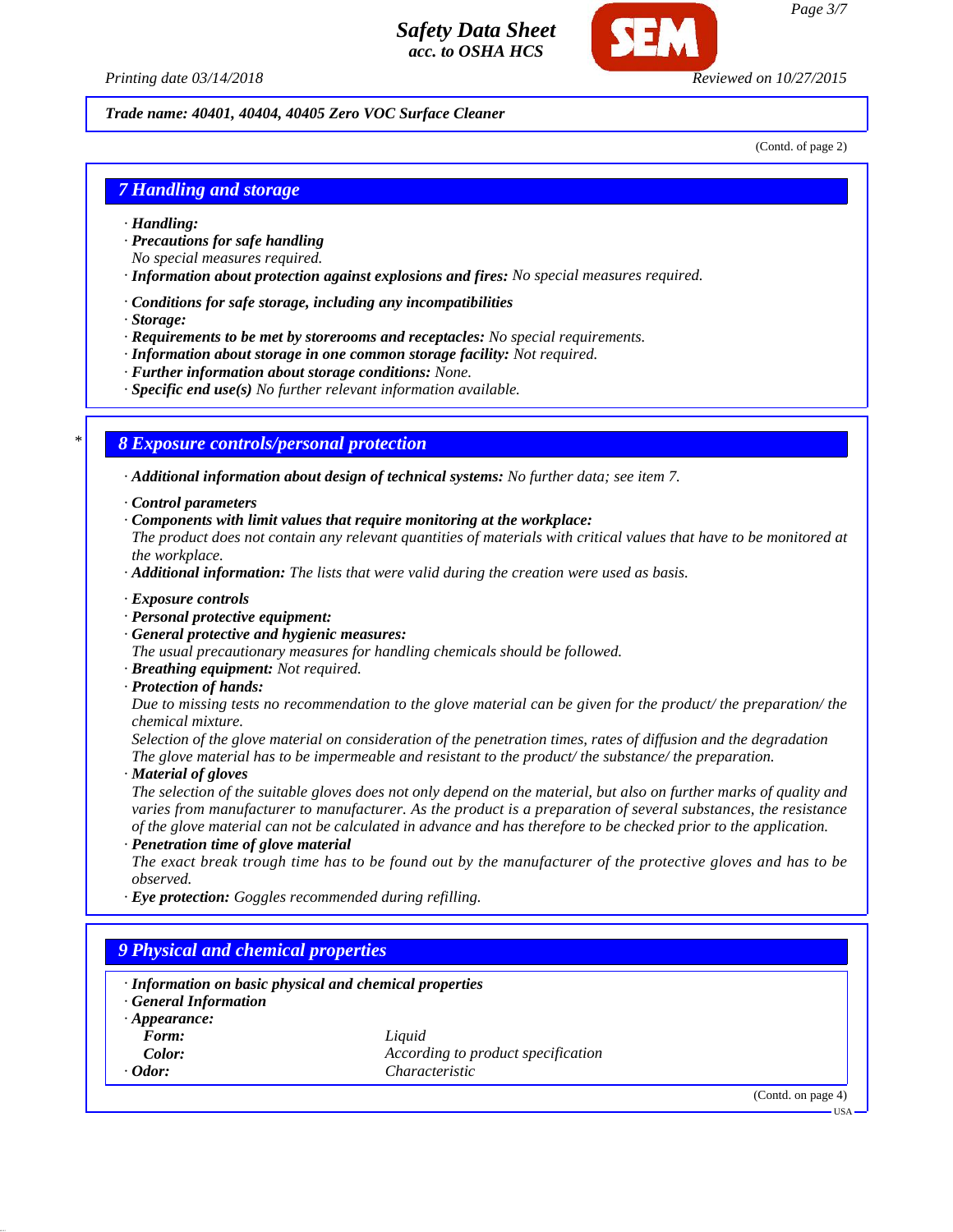

#### *Trade name: 40401, 40404, 40405 Zero VOC Surface Cleaner*

|                                                                                                       | (Contd. of page 3)                                                  |
|-------------------------------------------------------------------------------------------------------|---------------------------------------------------------------------|
| · Odor threshold:                                                                                     | Not determined.                                                     |
| $\cdot$ pH-value at 20 $\textdegree$ C:                                                               | 8                                                                   |
| Change in condition<br><b>Melting point/Melting range:</b><br><b>Boiling point/Boiling range:</b>     | Undetermined.<br>100 °C                                             |
| · Flash point:                                                                                        | Not applicable.                                                     |
| · Flammability (solid, gaseous):                                                                      | Not applicable.                                                     |
| · Ignition temperature:                                                                               | 225 $\degree$ C                                                     |
| · Decomposition temperature:                                                                          | Not determined.                                                     |
| · Auto igniting:                                                                                      | Product is not selfigniting.                                        |
| · Danger of explosion:                                                                                | Product does not present an explosion hazard.                       |
| · Explosion limits:<br>Lower:<br><b>Upper:</b>                                                        | $0.9$ Vol %<br>5.9 Vol %                                            |
| $\cdot$ Vapor pressure at 20 $\textdegree$ C:                                                         | $23$ hPa                                                            |
| $\cdot$ Density at 20 $\textdegree$ C:<br>· Relative density<br>· Vapor density<br>· Evaporation rate | $1 g/cm^3$<br>Not determined.<br>Not determined.<br>Not determined. |
| · Solubility in / Miscibility with<br>Water:                                                          | Not miscible or difficult to mix.                                   |
| · Partition coefficient (n-octanol/water): Not determined.                                            |                                                                     |
| · Viscosity:<br>Dynamic at 20 °C:<br>Kinematic:                                                       | $0.952$ mPas<br>Not determined.                                     |
| · Solvent content:<br>Water:<br><b>VOC</b> content:                                                   | 99.5%<br>$0.00\%$                                                   |
| <b>Solids content:</b><br>$·$ Other information                                                       | $0.2\%$<br>No further relevant information available.               |

# *\* 10 Stability and reactivity*

- *· Reactivity No further relevant information available.*
- *· Chemical stability*
- *· Thermal decomposition / conditions to be avoided: No decomposition if used according to specifications.*
- *· Possibility of hazardous reactions No dangerous reactions known.*
- *· Conditions to avoid No further relevant information available.*
- *· Incompatible materials: No further relevant information available.*
- *· Hazardous decomposition products: No dangerous decomposition products known.*

(Contd. on page 5)

USA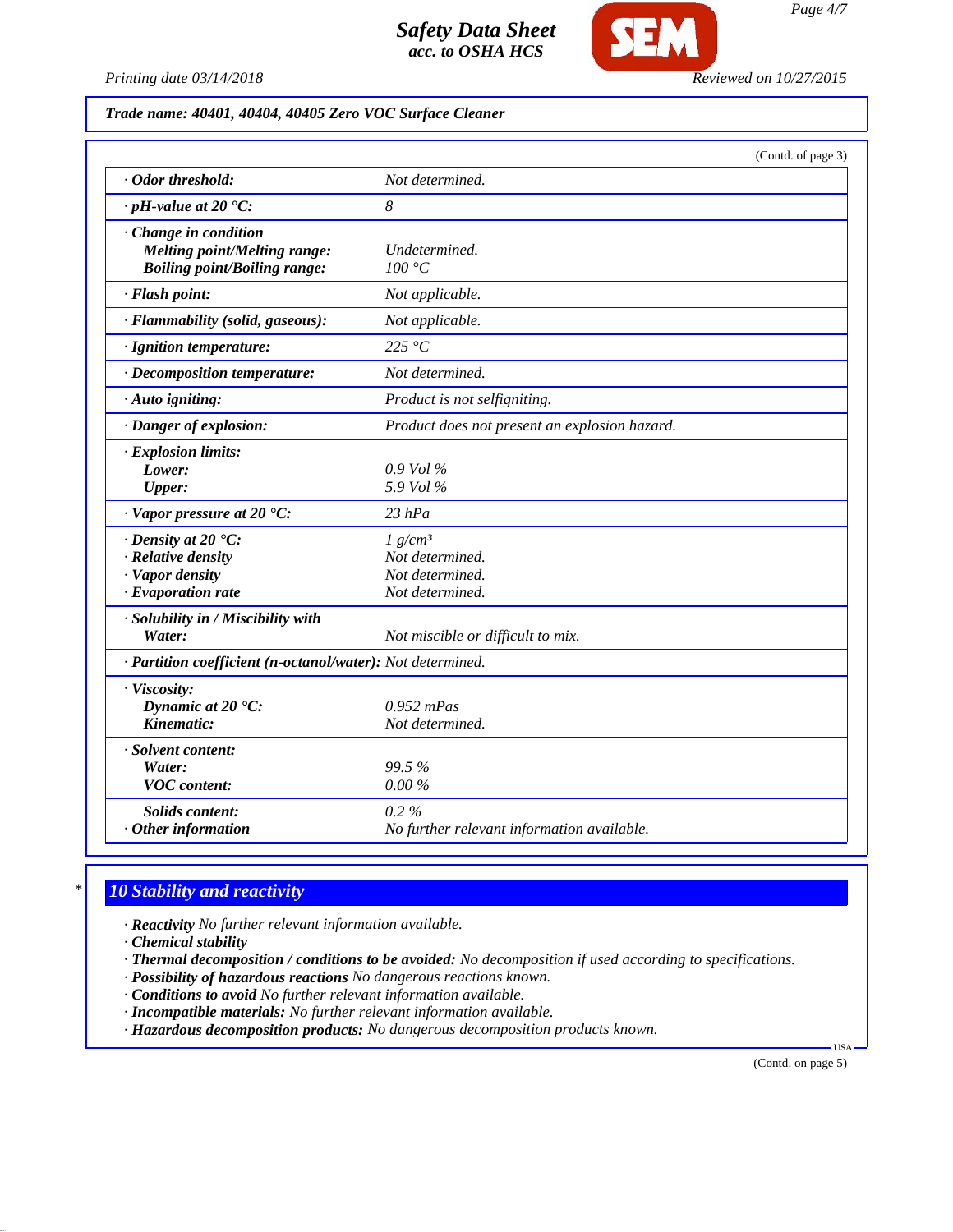

*Printing date 03/14/2018 Reviewed on 10/27/2015*

#### *Trade name: 40401, 40404, 40405 Zero VOC Surface Cleaner*

(Contd. of page 4)

### *11 Toxicological information*

- *· Information on toxicological effects*
- *· Acute toxicity:*
- *· Primary irritant effect:*
- *· on the skin: No irritant effect.*
- *· on the eye: No irritating effect.*
- *· Sensitization: No sensitizing effects known.*
- *· Additional toxicological information:*

*The product is not subject to classification according to internally approved calculation methods for preparations:*

*When used and handled according to specifications, the product does not have any harmful effects according to our experience and the information provided to us.*

#### *· Carcinogenic categories*

#### *· IARC (International Agency for Research on Cancer)*

*None of the ingredients is listed.*

*· NTP (National Toxicology Program)*

*None of the ingredients is listed.*

*· OSHA-Ca (Occupational Safety & Health Administration)*

*None of the ingredients is listed.*

#### *\* 12 Ecological information*

- *· Toxicity*
- *· Aquatic toxicity: No further relevant information available.*
- *· Persistence and degradability No further relevant information available.*
- *· Behavior in environmental systems:*
- *· Bioaccumulative potential No further relevant information available.*
- *· Mobility in soil No further relevant information available.*
- *· Additional ecological information:*

*· General notes: Water hazard class 1 (Self-assessment): slightly hazardous for water*

*Do not allow undiluted product or large quantities of it to reach ground water, water course or sewage system.*

- *· Results of PBT and vPvB assessment*
- *· PBT: Not applicable.*
- *· vPvB: Not applicable.*
- *· Other adverse effects No further relevant information available.*

### *13 Disposal considerations*

- *· Waste treatment methods*
- *· Recommendation: Smaller quantities can be disposed of with household waste.*
- *· Uncleaned packagings:*
- *· Recommendation: Disposal must be made according to official regulations.*

(Contd. on page 6)

USA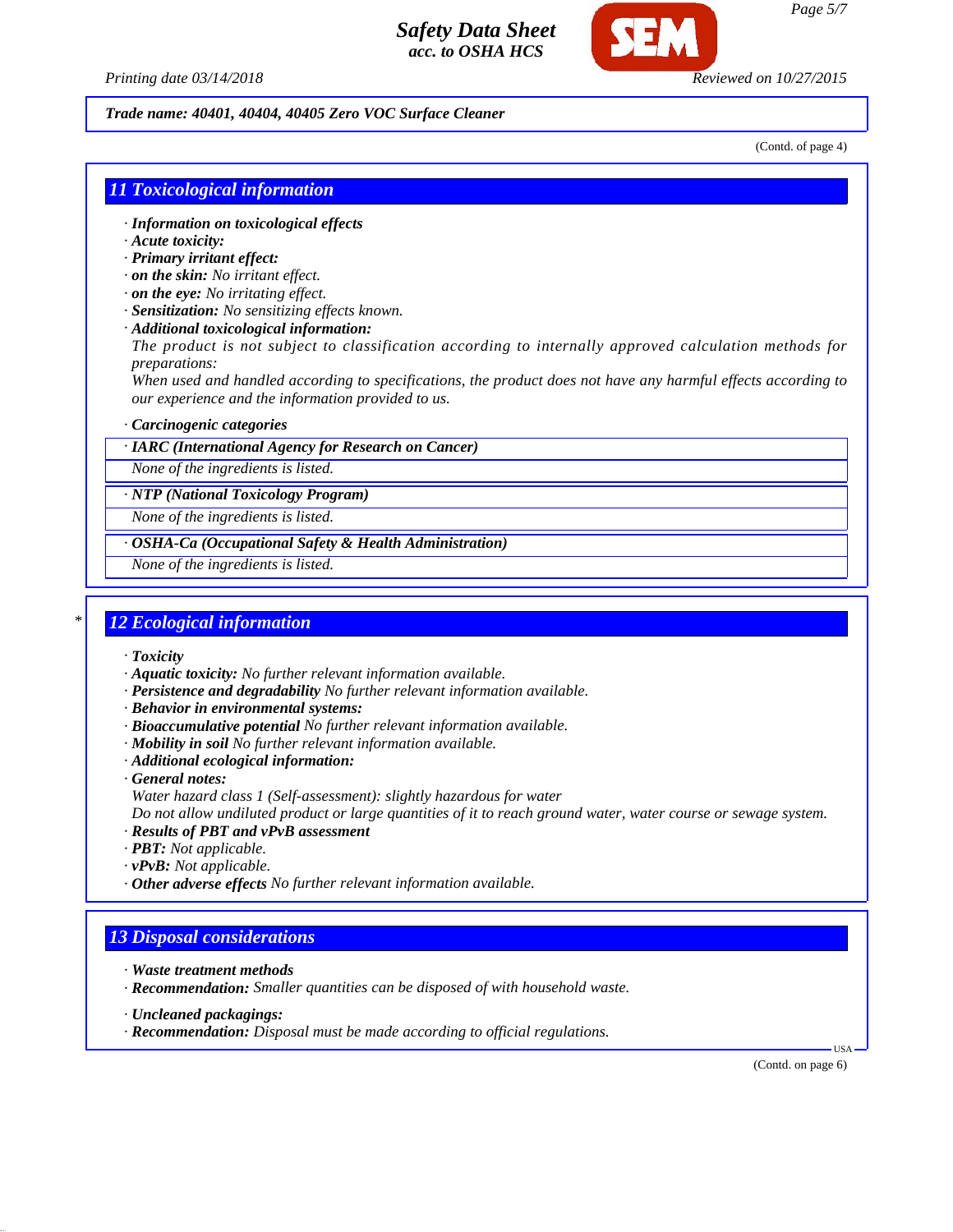

*Printing date 03/14/2018 Reviewed on 10/27/2015*

#### *Trade name: 40401, 40404, 40405 Zero VOC Surface Cleaner*

(Contd. of page 5)

| <b>14 Transport information</b>                                                     |                 |
|-------------------------------------------------------------------------------------|-----------------|
| $\cdot$ UN-Number<br>· DOT, ADR, ADN, IMDG, IATA                                    | Void            |
| $\cdot$ UN proper shipping name<br>· DOT, ADR, ADN, IMDG, IATA                      | Void            |
| $\cdot$ Transport hazard class(es)                                                  |                 |
| · DOT, ADR, ADN, IMDG, IATA<br>· Class                                              | Void            |
| · Packing group<br>· DOT, ADR, IMDG, IATA                                           | Void            |
| · Environmental hazards:<br>$\cdot$ Marine pollutant:                               | No              |
| · Special precautions for user                                                      | Not applicable. |
| · Transport in bulk according to Annex II of<br><b>MARPOL73/78 and the IBC Code</b> | Not applicable. |
| · UN "Model Regulation":                                                            | Void            |

# *\* 15 Regulatory information*

*· Safety, health and environmental regulations/legislation specific for the substance or mixture · Sara*

*· Section 355 (extremely hazardous substances):*

*None of the ingredient is listed.*

*· Section 313 (Specific toxic chemical listings):*

*None of the ingredients is listed.*

*· TSCA (Toxic Substances Control Act):*

*All ingredients are listed.*

*· Proposition 65*

*· Chemicals known to cause cancer:*

*None of the ingredients is listed.*

*· Chemicals known to cause reproductive toxicity for females:*

*None of the ingredients is listed.*

*· Chemicals known to cause reproductive toxicity for males:*

*None of the ingredients is listed.*

*· Chemicals known to cause developmental toxicity:*

*None of the ingredients is listed.*

*· Cancerogenity categories*

*· EPA (Environmental Protection Agency)*

*None of the ingredients is listed.*

*· TLV (Threshold Limit Value established by ACGIH)*

*None of the ingredients is listed.*

(Contd. on page 7)

*Page 6/7*

USA